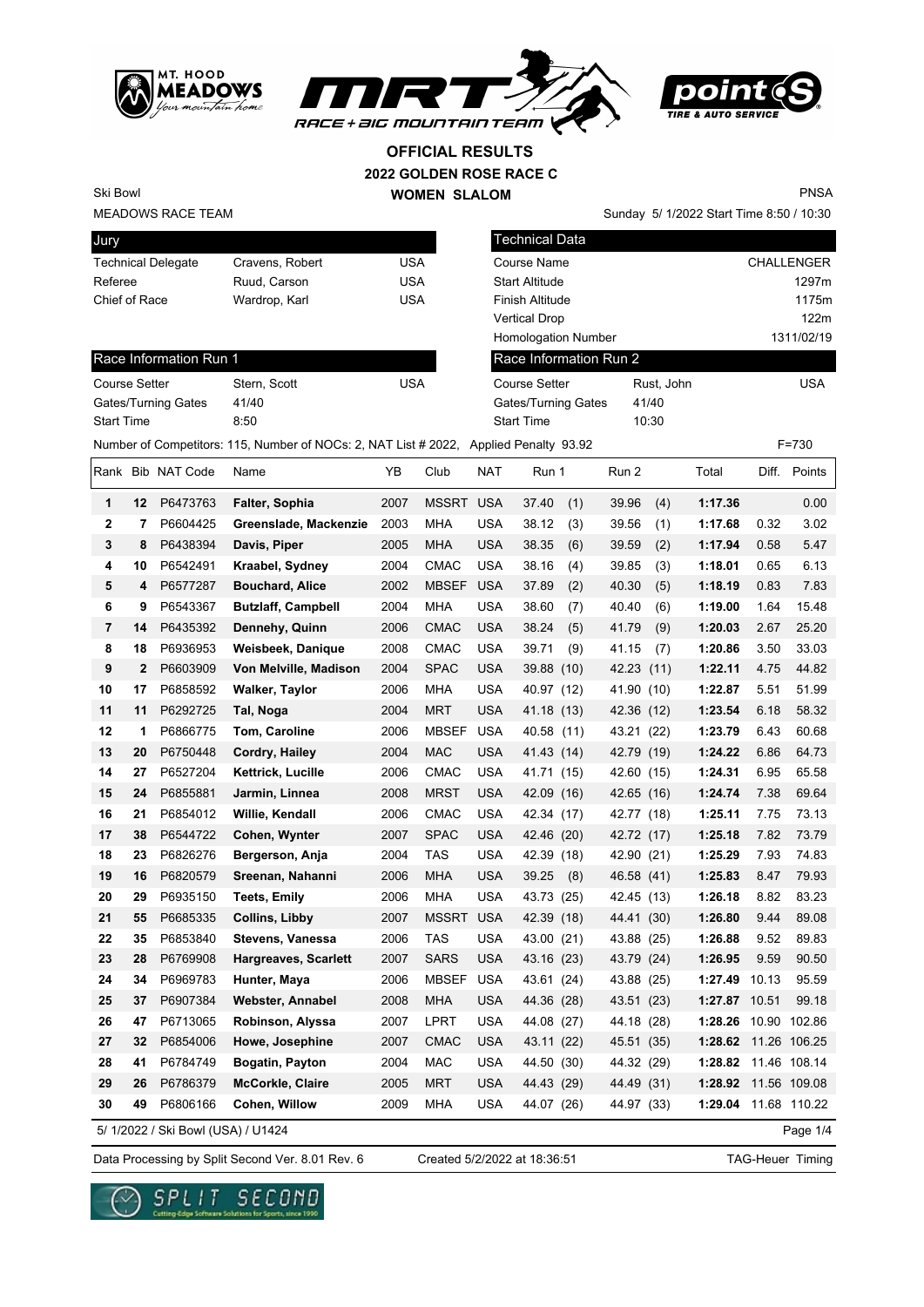## **2022 GOLDEN ROSE RACE C WOMEN SLALOM OFFICIAL RESULTS**

MEADOWS RACE TEAM Ski Bowl

# PNSA

|    |     | Rank Bib NAT Code | Name                        | YΒ   | Club         | NAT        | Run 1      | Run 2      | Total                | Diff. | Points       |
|----|-----|-------------------|-----------------------------|------|--------------|------------|------------|------------|----------------------|-------|--------------|
| 31 | 65  | P6984301          | Doden, Quincy               | 2007 | MBSEF USA    |            | 45.33 (33) | 44.66 (32) | 1:29.99 12.63 119.18 |       |              |
| 32 | 31  | P6875903          | Ping, Kaitlynn              | 2005 | MRT          | USA        | 44.69 (31) | 45.31 (34) | 1:30.00 12.64 119.28 |       |              |
| 33 | 36  | P7038811          | <b>Meharg, Cerridwen</b>    | 2008 | <b>CMAC</b>  | USA        | 46.87 (49) | 44.12 (27) | 1:30.99 13.63 128.62 |       |              |
| 34 | 60  | P6977921          | <b>Stapleton, Marie</b>     | 2009 | MBSEF        | USA        | 45.56 (36) | 45.70 (38) | 1:31.26 13.90 131.17 |       |              |
| 35 | 54  | P6853575          | Peterson, Danielle          | 2007 | <b>MRST</b>  | USA        | 45.67 (39) | 45.64 (37) | 1:31.31 13.95 131.64 |       |              |
| 36 | 68  | P6766742          | Rizvi, Maya                 | 2009 | SARS         | USA        | 46.46 (46) | 45.61 (36) | 1:32.07 14.71 138.81 |       |              |
| 37 | 52  | P6935683          | Bigham, Isla                | 2008 | <b>CMAC</b>  | <b>USA</b> | 45.56 (36) | 46.55 (40) | 1:32.11 14.75 139.19 |       |              |
| 38 | 5   | P6715256          | Willett, Shelby             | 2004 | MRT          | USA        | 49.39 (65) | 42.79 (19) | 1:32.18 14.82 139.85 |       |              |
| 39 | 66  | P7099411          | Brown, Zoe                  | 2009 | <b>MBSEF</b> | <b>USA</b> | 45.65 (38) | 46.76 (43) | 1:32.41 15.05 142.02 |       |              |
| 40 | 42  | P6766577          | Neal, Madalyn               | 2008 | <b>CMAC</b>  | <b>USA</b> | 45.76 (40) | 46.97 (44) | 1:32.73 15.37 145.04 |       |              |
| 41 | 56  | P6955386          | Tomlisson, Sophia           | 2006 | TAS          | USA        | 45.84 (41) | 47.13 (46) | 1:32.97 15.61 147.30 |       |              |
| 42 | 44  | P6827523          | <b>Barnett, Hannah</b>      | 2005 | <b>MRST</b>  | USA        | 46.61 (47) | 46.61 (42) | 1:33.22 15.86 149.66 |       |              |
| 43 | 50  | P6998147          | <b>Grantor, Malia</b>       | 2006 | <b>MRST</b>  | USA        | 46.22 (43) | 47.06 (45) | 1:33.28 15.92 150.23 |       |              |
| 44 | 48  | P7073883          | Garcia, Hannah              | 2009 | <b>CSAT</b>  | USA        | 46.28 (44) | 47.27 (47) | 1:33.55 16.19 152.78 |       |              |
| 45 | 51  | P6436794          | Gardella, Allison           | 2006 | <b>MSSRT</b> | USA        | 46.40 (45) | 47.63 (48) | 1:34.03              |       | 16.67 157.30 |
| 46 | 53  | P6789244          | Zarosinski, Lux             | 2005 | MRT          | <b>USA</b> | 46.16 (42) | 47.96 (49) | 1:34.12 16.76 158.15 |       |              |
| 47 | 6   | P6381685          | Paek, Zoe                   | 2006 | <b>CMAC</b>  | USA        | 51.85 (78) | 42.47 (14) | 1:34.32 16.96 160.04 |       |              |
| 48 | 63  | P6852846          | Szabadi, Zia                | 2007 | <b>SPAC</b>  | USA        | 48.90 (63) | 46.16 (39) | 1:35.06              |       | 17.70 167.02 |
| 49 | 62  | P6949541          | Glaser, Ava                 | 2007 | <b>MBSEF</b> | USA        | 47.25 (53) | 48.15 (50) | 1:35.40 18.04 170.23 |       |              |
| 50 | 83  | P6985182          | Mortensen, Zoe              | 2007 | MRT          | <b>USA</b> | 47.10 (52) | 48.53 (52) | 1:35.63 18.27 172.40 |       |              |
| 51 | 78  | P7075898          | Danner, Lindsey             | 2008 | MHA          | <b>USA</b> | 46.80 (48) | 48.95 (56) | 1:35.75 18.39 173.54 |       |              |
| 52 | 76  | P6791725          | Petersen, Ailie             | 2008 | SARS         | <b>USA</b> | 47.49 (55) | 48.52 (51) | 1:36.01              |       | 18.65 175.99 |
| 53 | 70  | P6687644          | Gamroth, Jordan             | 2009 | WPSC         | USA        | 47.27 (54) | 49.07 (57) | 1:36.34 18.98 179.10 |       |              |
| 54 | 72  | P6937183          | Hatfield, Sara              | 2008 | WPSC         | USA        | 47.74 (56) | 48.72 (54) | 1:36.46              |       | 19.10 180.24 |
| 55 | 46  | P6607483          | <b>Walker, Mckenzie</b>     | 2004 | MAC          | USA        | 48.12 (60) | 48.64 (53) | 1:36.76 19.40 183.07 |       |              |
| 56 | 95  | P6782394          | Hopkins, Zophie             | 2009 | WPSC         | USA        | 48.03 (59) | 48.78 (55) | 1:36.81 19.45 183.54 |       |              |
| 57 | 43  | P6855916          | Kinney, Moira               | 2008 | <b>CMAC</b>  | USA        | 45.50 (35) | 51.53 (69) | 1:37.03              |       | 19.67 185.61 |
| 58 | 81  | P7015391          | DeGennaro, Perri            | 2009 | <b>MRT</b>   | USA        | 47.87 (57) | 49.19 (59) | 1:37.06 19.70 185.90 |       |              |
| 59 | 58  | P6728684          | Mckenna, Rowan              | 2008 | <b>CSAT</b>  | <b>USA</b> | 47.99 (58) | 49.14 (58) | 1:37.13 19.77 186.56 |       |              |
| 60 | 82  | P6795142          | Kownas, Clara               | 2007 | <b>SPAC</b>  | <b>USA</b> | 48.30 (61) | 49.29 (60) | 1:37.59 20.23 190.90 |       |              |
| 61 | 74  | P6842571          | <b>McGinnis, Sophia</b>     | 2005 | <b>MRT</b>   | <b>USA</b> | 48.35 (62) | 49.40 (61) | 1:37.75 20.39 192.41 |       |              |
| 62 | 84  | P6787749          | Gounaris, Melina            | 2006 | MRT          | <b>USA</b> | 48.97 (64) | 49.42 (62) | 1:38.39 21.03 198.45 |       |              |
| 63 | 80  | P6955948          | Stromberg, Morgan Fait 2008 |      | TAS          | <b>USA</b> | 50.22 (66) | 50.86 (67) | 1:41.08 23.72 223.83 |       |              |
| 64 | 86  | P6687578          | Lofgren, Linnea             | 2008 | <b>WPSC</b>  | <b>USA</b> | 51.93 (79) | 50.37 (65) | 1:42.30 24.94 235.34 |       |              |
| 65 | 77  | P6804735          | Lynaugh, Teagan             | 2008 | <b>CSAT</b>  | <b>USA</b> | 52.06 (81) | 50.30 (64) | 1:42.36 25.00 235.91 |       |              |
| 66 | 90  | P7079499          | Ping, Elissa                | 2007 | MRT          | <b>USA</b> | 50.97 (67) | 51.63 (71) | 1:42.60 25.24 238.17 |       |              |
| 67 | 103 | P7099107          | Schaible, Sedona            | 2009 | <b>MBSEF</b> | <b>USA</b> | 51.01 (69) | 51.60 (70) | 1:42.61 25.25 238.27 |       |              |
| 68 | 91  | P7132024          | Freda, Paloma               | 2007 | <b>CMAC</b>  | <b>USA</b> | 51.46 (72) | 51.64 (72) | 1:43.10 25.74 242.89 |       |              |
| 69 | 125 | P6770701          | Metts, Zaria                | 2009 | <b>SARS</b>  | <b>USA</b> | 52.44 (85) | 50.90 (68) | 1:43.34 25.98 245.16 |       |              |
| 70 | 98  | P6956398          | Schauermann, Hattie         | 2008 | MRT          | <b>USA</b> | 51.61 (74) | 51.88 (73) | 1:43.49 26.13 246.57 |       |              |
| 71 | 97  | P6991385          | Czarnecki, Alexis           | 2006 | <b>SPAC</b>  | <b>USA</b> | 51.43 (71) | 52.49 (75) | 1:43.92 26.56 250.63 |       |              |
| 72 | 45  | P6492151          | Gawlik, Sylvia              | 2004 | <b>WPSC</b>  | <b>USA</b> | 50.97 (67) | 53.04 (81) | 1:44.01 26.65 251.48 |       |              |
| 73 | 107 | P6937212          | Szabadi, Sierra             | 2009 | <b>SPAC</b>  | <b>USA</b> | 51.79 (77) | 52.29 (74) | 1:44.08 26.72 252.14 |       |              |
| 74 | 89  | P6880009          | DiBlasi, Sophia             | 2006 | <b>SPAC</b>  | <b>USA</b> | 51.48 (73) | 52.82 (78) | 1:44.30 26.94 254.22 |       |              |
| 75 | 73  | P6837367          | Stiller, Hannah             | 2007 | <b>SARS</b>  | <b>USA</b> | 54.76 (91) | 49.56 (63) | 1:44.32 26.96 254.41 |       |              |

5/ 1/2022 / Ski Bowl (USA) / U1424

Page 2/4

Data Processing by Split Second Ver. 8.01 Rev. 6 Created 5/2/2022 at 18:36:51 TAG-Heuer Timing

Created 5/2/2022 at 18:36:51

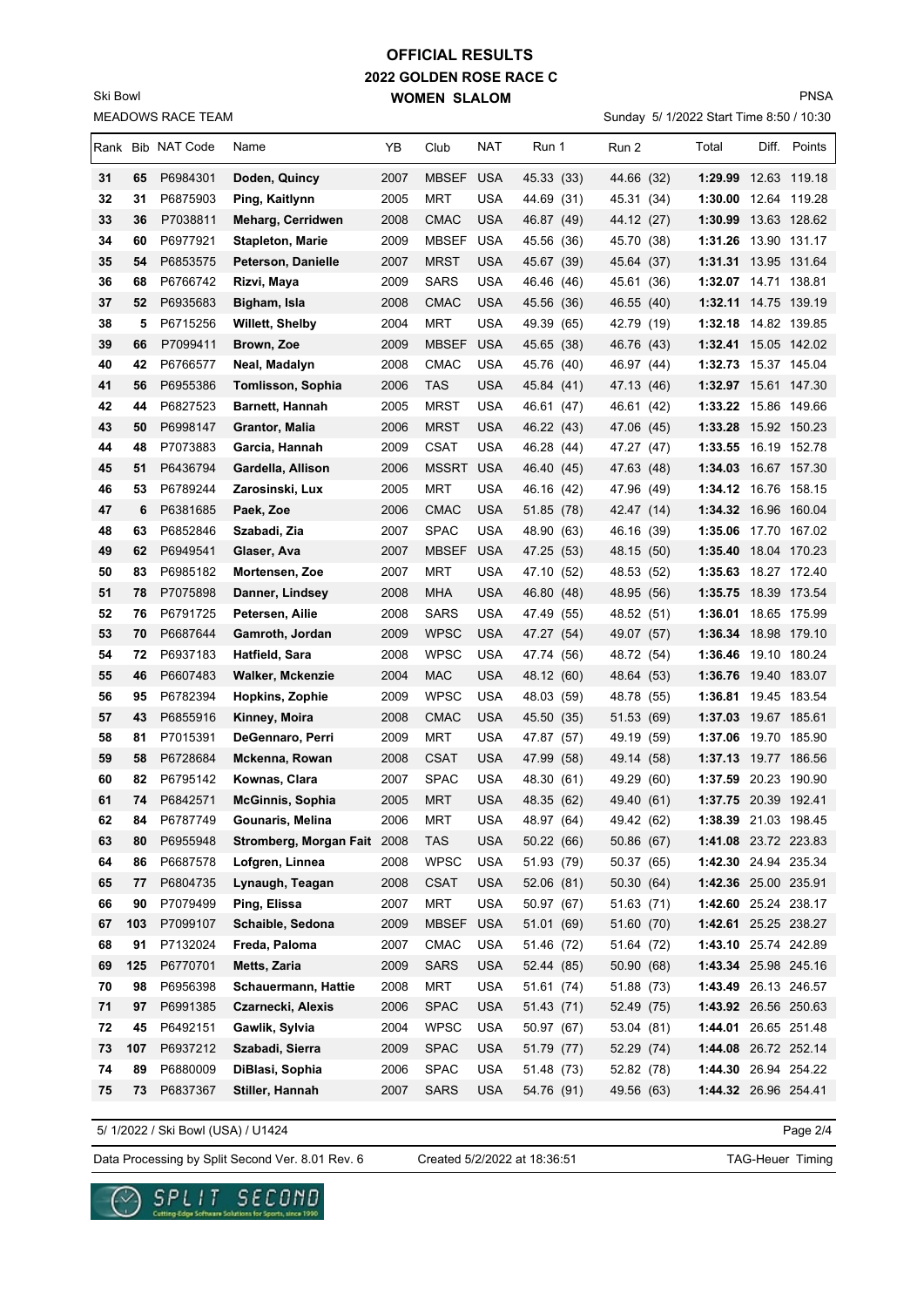## **2022 GOLDEN ROSE RACE C WOMEN SLALOM OFFICIAL RESULTS**

Sunday 5/ 1/2022 Start Time 8:50 / 10:30

PNSA

|    |     | Rank Bib NAT Code | Name                  | YB   | Club         | <b>NAT</b> | Run 1        | Run 2      | Total                | Diff. | Points       |
|----|-----|-------------------|-----------------------|------|--------------|------------|--------------|------------|----------------------|-------|--------------|
| 76 | 93  | P7014518          | Darling, Piper        | 2009 | <b>MRT</b>   | <b>USA</b> | 51.67 (75)   | 52.95 (80) | 1:44.62 27.26 257.24 |       |              |
| 77 | 117 | P6718472          | <b>Becker, Renate</b> | 2007 | <b>MHA</b>   | <b>USA</b> | 52.10 (82)   | 52.72 (77) | 1:44.82              |       | 27.46 259.12 |
| 78 | 75  | P6546287          | Miller, Paige         | 2006 | TAS          | <b>USA</b> | 51.96 (80)   | 53.16 (82) | 1:45.12              | 27.76 | 261.95       |
| 79 | 110 | P7035216          | Hill, Stella          | 2005 | <b>SPAC</b>  | <b>USA</b> | 52.30 (84)   | 53.30 (84) | 1:45.60              |       | 28.24 266.48 |
| 80 | 104 | P6956924          | <b>Cummings, Maya</b> | 2009 | <b>MRT</b>   | <b>USA</b> | 53.17 (87)   | 52.65 (76) | 1:45.82 28.46 268.56 |       |              |
| 81 | 109 | P7016852          | Forbes, Lauren        | 2009 | <b>SPAC</b>  | <b>USA</b> | 51.76 (76)   | 54.13 (88) | 1:45.89              |       | 28.53 269.22 |
| 82 | 105 | P6770041          | Islam-Zwart, Amira    | 2008 | <b>MSSRT</b> | <b>USA</b> | 52.25 (83)   | 53.96 (87) | 1:46.21              |       | 28.85 272.24 |
| 83 | 113 | P7012559          | Stiles, Eliana        | 2009 | <b>MHA</b>   | <b>USA</b> | 52.93 (86)   | 53.72 (86) | 1:46.65 29.29 276.39 |       |              |
| 84 | 71  | P7071211          | Brumder, Solari       | 2009 | <b>MBSEF</b> | <b>USA</b> | 56.26 (95)   | 50.46 (66) | 1:46.72              | 29.36 | 277.05       |
| 85 | 94  | P6655842          | Morell, Gemma         | 2009 | <b>BART</b>  | <b>USA</b> | 53.51 (88)   | 53.56 (85) | 1:47.07              | 29.71 | 280.36       |
| 86 | 108 | P6424364          | Lewis, Georgia        | 2006 | <b>MSSRT</b> | <b>USA</b> | 54.05 (89)   | 55.12 (90) | 1:49.17              | 31.81 | 300.17       |
| 87 | 116 | P7076473          | Loy, Vianne           | 2005 | <b>SPAC</b>  | <b>USA</b> | 54.23 (90)   | 56.14 (94) | 1:50.37 33.01 311.50 |       |              |
| 88 | 111 | P6851453          | Snyder, Clairese      | 2007 | <b>WPSC</b>  | <b>USA</b> | 54.96 (92)   | 55.45 (93) | 1:50.41              | 33.05 | 311.87       |
| 89 | 96  | P7024899          | Sakiyama, Haruka      | 2007 | <b>MRT</b>   | <b>USA</b> | 55.56 (93)   | 55.42 (92) | 1:50.98 33.62 317.25 |       |              |
| 90 | 114 | P7080231          | Czarnecki, Rebecca    | 2009 | <b>SPAC</b>  | <b>USA</b> | 57.20 (97)   | 57.14 (95) | 1:54.34              |       | 36.98 348.96 |
| 91 | 119 | P7175383          | Molloy, Eva           | 2006 |              |            | 1:01.86 (98) | 52.93 (79) | 1:54.79              |       | 37.43 353.20 |
| 92 | 118 | P7175441          | Martin, Issabella     | 2007 |              |            | 57.05 (96)   | 59.72 (97) | 1:56.77              | 39.41 | 371.89       |
| 93 | 106 | P6859560          | <b>Barnett, Zoe</b>   | 2009 | <b>MRST</b>  | <b>USA</b> | 1:13.44(100) | 54.66 (89) | 2:08.10              |       | 50.74 478.80 |
|    |     |                   |                       |      |              |            |              |            |                      |       |              |

#### **NOT PERMITTED TO START 1st RUN**

MEADOWS RACE TEAM

Ski Bowl

|     |              | DID NOT START 1st RUN: 7 competitors  |      |              |            |            |     |         |  |
|-----|--------------|---------------------------------------|------|--------------|------------|------------|-----|---------|--|
| 102 | P6626103     | Miller, Kate                          | 2004 | <b>TAS</b>   | <b>USA</b> |            |     |         |  |
| 87  | P7012213     | Peck, Kaitlyn                         | 2008 | <b>MHA</b>   | <b>USA</b> |            |     |         |  |
| 79  | P6847768     | De Lint, Kiana                        | 2007 | <b>MBSEF</b> | <b>USA</b> |            |     |         |  |
| 67  | P6855584     | Fretwell, Molly                       | 2009 | <b>MRST</b>  | <b>USA</b> |            |     |         |  |
| 57  | P7106627     | Zanger, Mataya                        | 2007 | MBSEF        | <b>USA</b> |            |     |         |  |
| 30  | P6886914     | Tracy, Opal                           | 2006 | MBSEF USA    |            |            |     |         |  |
| 3   | P6706866     | Carson, Sadie                         | 2005 |              | <b>USA</b> |            |     |         |  |
|     |              |                                       |      |              |            |            |     |         |  |
|     |              | DID NOT FINISH 1st RUN: 7 competitors |      |              |            |            |     |         |  |
|     | 115 P6941132 | Conaty, Ada                           | 2004 | <b>MRT</b>   | <b>USA</b> | 57.41 (96) |     |         |  |
| 100 | P6929445     | Bakker, Camden                        | 2009 | <b>MRST</b>  | <b>USA</b> |            |     |         |  |
| 99  | P6636109     | <b>McFerrin, Sydney</b>               | 2008 | <b>SARS</b>  | <b>USA</b> | 55.21 (91) |     |         |  |
| 88  | P6604441     | <b>Miller, Ellie</b>                  | 2008 | <b>TAS</b>   | <b>USA</b> |            |     |         |  |
| 40  | P6814788     | Forbes, Coral                         | 2005 | <b>MHA</b>   | <b>USA</b> |            |     |         |  |
| 19  | P6847265     | <b>McCourtie, Sasha</b>               | 2006 | <b>MRST</b>  | <b>USA</b> |            |     |         |  |
| 15  | P6820132     | Kaimaktchiev, Elena                   | 2005 | <b>MHA</b>   | <b>USA</b> | 41.77      | (8) |         |  |
|     |              |                                       |      |              |            |            |     |         |  |
|     |              | DISQUALIFIED 1st RUN: 1 competitor    |      |              |            |            |     |         |  |
| 101 | P7051019     | Lewis, Keira                          | 2008 | <b>MRT</b>   | <b>USA</b> | 53.24 (83) |     | Gate 25 |  |
|     |              |                                       |      |              |            |            |     |         |  |

### **NOT PERMITTED TO START 2nd RUN**

#### **DID NOT START 2nd RUN: 2 competitors**

5/ 1/2022 / Ski Bowl (USA) / U1424

Data Processing by Split Second Ver. 8.01 Rev. 6 Created 5/2/2022 at 18:36:51 TAG-Heuer Timing

Created 5/2/2022 at 18:36:51

Page 3/4